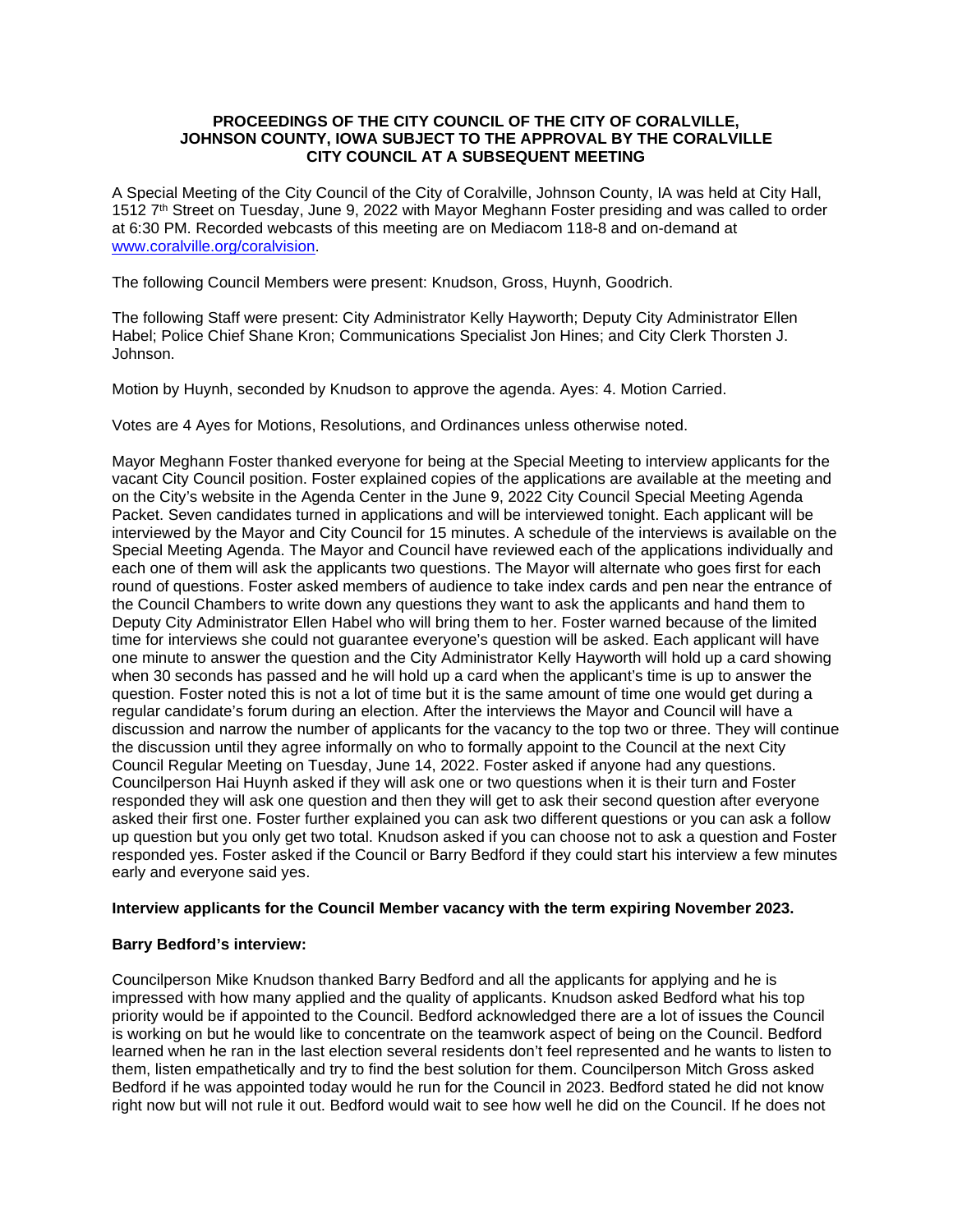do a good job he will not run. Mayor Meghann Foster asked Bedford, as a long-time employee of Coralville specifically as Chief of Police, if he could approach the issues of making residents feel comfortable with law enforcement, increasing oversight, eliminating bias, increasing transparency and making sure everyone is treated fairly by the Police in a neutral way. Bedford responded yes and it is not unlike his working on the street for many years as a police officer and then as Police Chief. They modified their policies and practices as the public wanted. Bedford is all for transparency, accountability and helping citizens of the community feel safe, including feeling safe with and trusting the police. Bedford feels they need to encourage the police to be open and listen in order to make changes as they did during his tenure. Councilperson Hai Huynh thanked Bedford for putting himself out there to serve the community in a different way. Huynh asked Bedford what the biggest concern for residents is right now. Bedford responded there is potential concern with their relationship with the police and he feels people need to feel safe. Bedford would like to see the City be fiscally responsible and transparent and he knows the City is working on it. He wants the City to have a plan for paying the debt down, getting our ratings up and making people feel they are not under the gun. Residents have asked what happens if the City defaults and if taxpayers be responsible for paying it off. Bedford will work to explain the City will not default and they are working on paying down the debt. Councilperson Laurie Goodrich appreciated Bedford filling out an application. Goodrich asked Bedford to explain how he has continued his education and became an executive head coach, leadership trainer and law enforcement consultant. Bedford received his international certification from the John Maxwell Team dba International Leadership.as an Executive Coach and Leadership Trainer after he retired. Certification required many hours of on-line training as well as in person training. Bedford is an expert witness for law enforcement practices and procedures in federal court cases. Bedford doesn't just do coaching for pay but also provides volunteer coaching for areas of Broadway. Huynh asked how Bedford planned to involve residents in the decisionmaking process if he is appointed. Bedford responded it depends on what the issue is but he would get input from residents anyway he can. One example is "Coffee with a Cop," when he was Police Chief, residents could meet officers and discuss their concerns over a cup of coffee. Bedford thought you can expand on something like that where people come in and talk to the Council and tell them what they would like to happen. It is really important to listen to what they say and empathetically understand where they are coming from. Even though may not agree on an issue but people should feel they received a fair hearing. After that you should proceed with your conscience or what is legal to determine what is best. Foster asked Bedford to elaborate on how he would bring a variety of voices to the decision-making process. Bedford thinks there are a lot of people who have concerns but go along with everything until they are personally affected and then they get worked up. Bedford feels having forums on issues that are of high interest like safety and the safety of our kids with the stories that are in the news right now. Thankfully there haven't been many incidents in our community. They could have a forum on how to help kids succeed in their lives with a good education and training for jobs. Bedford believes the City can be part of that conversation to help move people up. Gross asked Bedford what ideas he has for making Coralville a more inclusive and welcoming community especially for people from historically marginalized populations. Bedford thinks they need to go out and seek their input, like he did as Chief where they went out and met with groups like Workers for Social Justice and ask what they can do to make their relationships better. That means having a two-way dialogue and you have to go out and create those opportunities. This hopefully will build confidence and trust. Knudson asked for Bedford's thoughts on the City's current recycling and composting programs and what can be done to improve them. Bedford responded this is an area he is not very familiar with other than it is great they have it and he participates as much as he can with the neighborhood pickup or taking items to the recycling centers in Coralville and Iowa City. Bedford is all for it but does not know what happens to recycling once it is picked up at the curb. It is something he would like to learn more about. Goodrich asked what Bedford would do to preserve and enhance the positive image of our City. Bedford would be vocal and visible promoting the City by showing up at events, talking to people at both official and unofficial events. Try to encourage people to be involved and listen to what they have to say. Bedford thinks the Mayor and Council would be surprised by what residents think the Council should do and be involved in. People will blame you for not doing something you don't even know they want you to do. There were no questions from the audience. Foster thanked Bedford for turning in his application and all of his service to the City of Coralville.

Kent Christan <Never made to the Council Meeting for his interview.>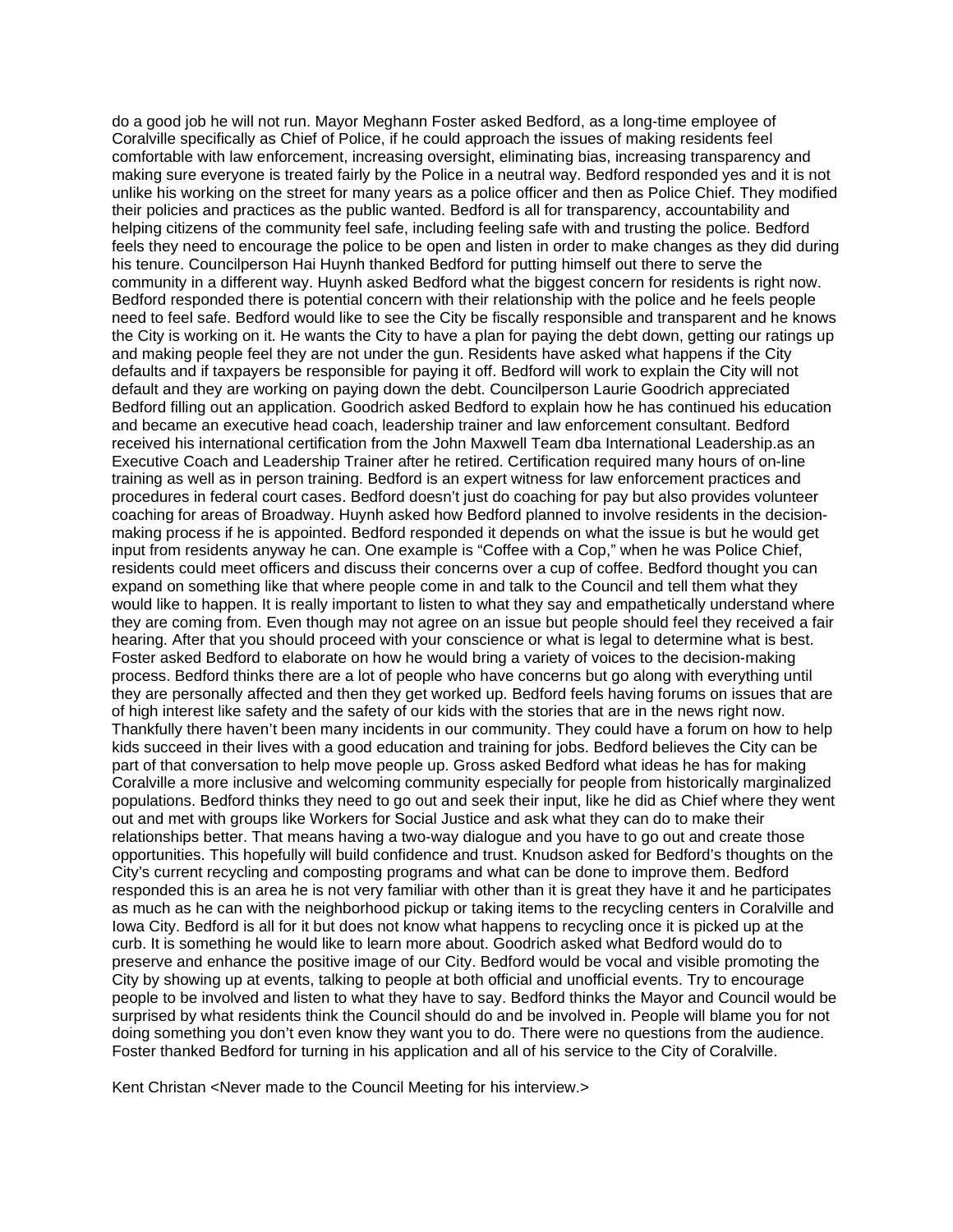## **Eric Gissendanner's interview:**

Gross asked Gissendanner if appointed will he run for Council in 2023. Gissendanner replied he does have his eyes on running in the 2023 election. Foster asked Gissendanner to list some specific qualifications he thinks will be valuable to the City Council. Gissendanner explained he has works in marketing and communications and is receptive to feedback. He works with social media at Riverside Casino and Golf Resort is always hearing feedback and reviews from their guests. He brings that to and discusses it with the other marketing team members and then reports to their leadership. He would do the same by bringing feedback to the rest of the Council so they can discuss ideas and different motions to continue progressing the City. Huynh asked Gissendanner what he sees facing the City in the next year and then next five years. Gissendanner responded before now he didn't know a lot about the Council so he would like inform the City about different events or achievements be it good or bad through social media. Gissendanner doesn't know a lot about what is going on if it isn't on social media where he gets most of his information through Facebook, Twitter, Instagram or TikTok. He does not watch the news or read the newspapers. Goodrich asked Gissendanner what he would do on TikTok to preserve and enhance a positive image for the City. Gissendanner responded it would not be so much what he would say but what he would show for example at the Heartlander ribbon cutting he would have shown how the community was there giving its support. This helps get Councilmembers out in the public. Knudson asked Gissendanner what he thought Coralville's biggest weakness is. Gissendanner thought it might be Coralville differentiating itself from other communities in the area and developing its own identity. It is also making Coralville part of the larger Johnson County community. Goodrich appreciated Gissendanner filling out the application and giving the Council an opportunity to get to know him. Goodrich asked Gissendanner if he is comfortable participating in additional meetings and events other than regular council meetings. Gissendanner responded yes noting he is in place in his life and work where he is able to do more things outside of work. Huynh asked Gissendanner what he sees as the role of the City Council and what he sees as the role of the City staff. Gissendanner thinks the role of the Council is to be a unified voice of the Coralville people by listening to them, discussing issues and taking steps to continue progressing the City of Coralville. Gissendanner believes City staff are there to help the City Council and the Council is there to help staff as they are a team. Foster noted one of the Council's biggest roles is to manage the City's budget and asked Gissendanner what he knows about the City's budget, the budgeting process and any thoughts he had on that. Gissendanner responded he is not too aware of the City's budget but he does manage every dollar of the budget for his department at work and he has to account for every dollar. Gissendanner noted some funds don't do as well as others and when they run into the red his team has to come together and figure out how to keep that from happening in the future. Gross asked what Gissendanner's ideas are to make Coralville a more welcome and inclusive community, especially for those from marginalized populations. Gissendanner believes there is an opportunity to use social media to hear their voices by having something like an Instagram story where the Council goes live to interact with those marginalized populations. Knudson asked what Gissendanner thought about the City's current recycling and composting programs and the future direction they might take. Gissendanner noted when he first moved here the place where he lived did not have recycling so he found off site recycling centers. Then he and other residents spoke with the landlord about getting recycling picked up. Gissendanner thought the City needs to inform the public of what programs are available. There were no questions from the audience.

## **Mackensie Graham's interview:**

Foster asked if Mackensie Graham will run for Council in the 2023 election if appointed. Graham responded that the Council had a choice of a special election or appointing someone to the Council and they both had their advantages with elections being more democratic and appointments being a more expedited process. Graham was not sure at this time but believed someone who is appointed should work a lot harder than someone that is elected because they have to gain that trust, loyalty and support that an elected person has already done campaigning. Huynh asked what Graham can bring to the table that the Council is missing. Graham stated she can bring what she has learned from being on the Parks & Recreation Commission, and her age which is 31 and is close to the median age in Coralville. Goodrich asked what Graham liked about being on the Parks & Recreation Commission. Graham complimented Director of Parks & Recreation Sherri Proud's knowledge about the people and land of Coralville which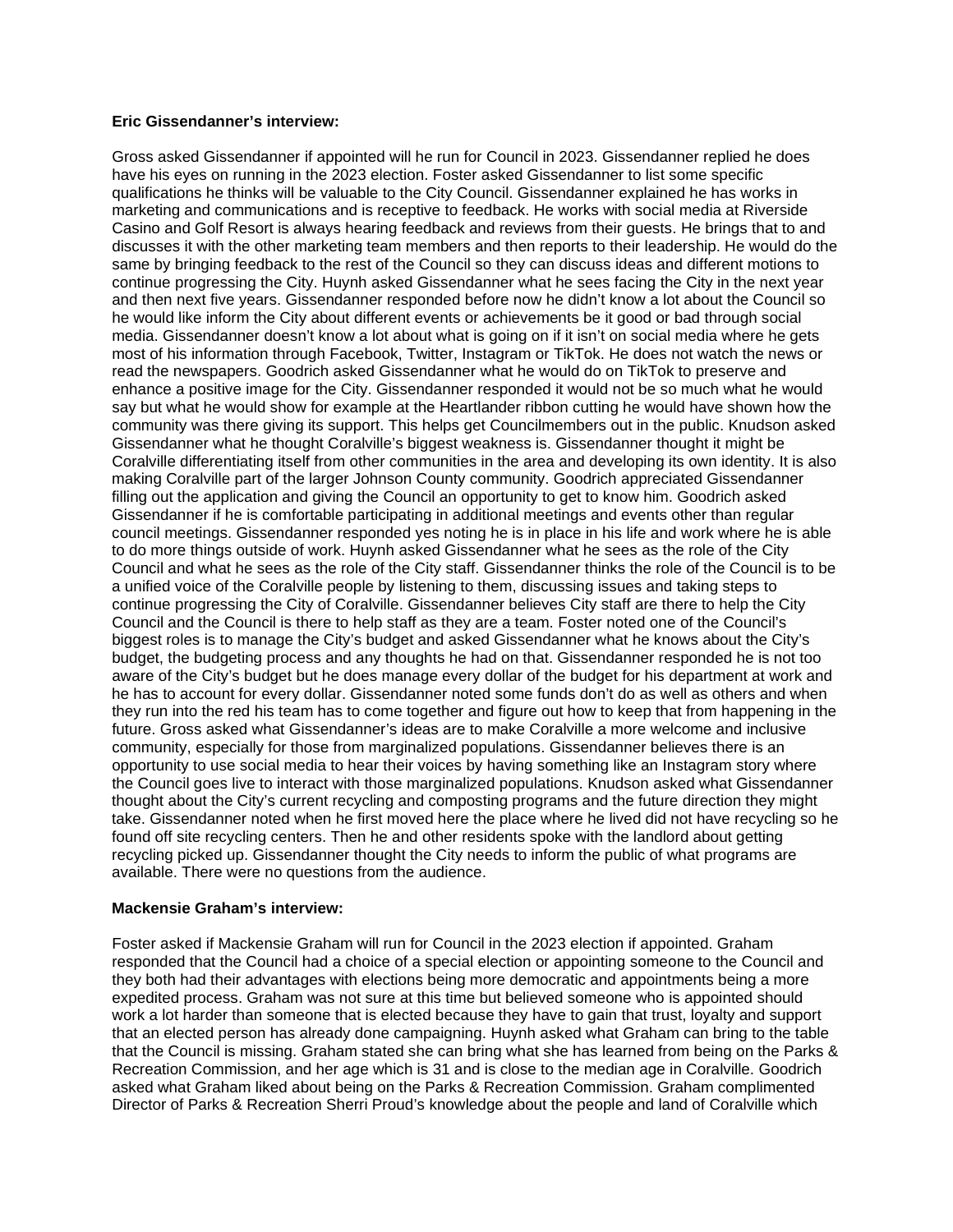has helped the Parks & Recreation Department be so successful. Graham has met so many people as a Parks & Recreation Commission member and she admired how City staff not only worked and performed very good work but how they really cared. Graham enjoyed learning about the sustainability considerations which people may not see every day. Knudson agreed with Graham about Proud. Knudson asked what Graham's top priority would be if she were on the Council. Graham responded it would be taking all of the feed back and information gathered and filtering it with experiences and perspective but ultimately listening to the feedback. In terms of a broader Coralville she noted how we are coming off of COVID and people are looking to work in jobs that are remote. This provides an opportunity to keep those who came to the area through the University by providing them a place to live that is affordable. Gross asked what Graham's ideas are to make Coralville a more welcome and inclusive community, especially for those from marginalized populations. Graham stated that we can take what we learned during COVID with all the advances and about what people deal with everyday like mental health and caregiving and paring that knowledge with strategic plans, committees and taking what the Council has done and building on it by getting more people heard and creating a bigger space to get involved. Foster asked Graham to name a specific decision the City and/or Council has made that she disagrees with and why. Graham replied one did not come to mind but if given the opportunity she will come back with an answer. Huynh asked if Graham is appointed how will she go outside her neighborhood or comfort zone and solicit input from residents. Graham thought even though it is hard and creates anxiety meeting new people it is important to make events happen for people outside your neighborhood and invite them to be uncomfortable with you and then build a relationship there. Goodrich asked if Graham is comfortable taking part in meeting and events outside of regular Council meetings. Graham stated she has never met a committee she didn't like though some could be run better. Graham did not have a problem taking part in extra meetings and events and would not mind joining new committees and finding new ways to bring people together. Knudson noted the City uses Tax Increment Funds (TIFs) aggressively and asked Graham what her thoughts are about Coralville's use of the TIF. Graham responded she did not know much about TIFS but she learned at her first job at Hy-Vee that if you don't know something you find someone who can answer the question and find out their perspective on it. She knows than when a topic like this or something else comes up on the agenda you have to be prepared and do your own research. Gross noted there have been only three times he has voted no on something and one of them was if they should appoint someone to the Council. Gross asked since Graham has an educational background in public policy what is one of the first policies, she would like the Council to consider. Graham noted there is a difference in policy in theory and policy in action. A policy in action would be a commitment for walkability in our community and creating a committee to help create a policy encouraging a walkable and accessible community. There were no questions from the audience.

## **Keith Jones' interview:**

Huynh thanked Keith Jones' for being here tonight and asked him to describe his experience engaging with members of all races and people from a wide variety of ethnic and socioeconomic backgrounds and people with disabilities and how would he help the City effectively respond to the needs of the diverse residents we serve. Jones responded you need to bring those voices together and even though it is challenging it is something the City really needs to focus on. Jones believes the more people you have at the table the better off the City will be. Jones did not have any specifics on how to accomplish this but it would be a priority of his if appointed. Jones would work with the Council to find ways to bring marginalized citizens together and to partner with community organizations to do that. Goodrich thanked Jones for applying for the position and asked what Jones would do to preserve and enhance the positive image of our City. Jones responded in all seriousness he would do what Laurie Goodrich does. That is to be involved and be out there with the citizens and be seen. Jones did not have a personal life when he was working because he had to be a representative for his employer. Jones thinks you have to do the same when you are on the Council. Jones added you have to be open and fair minded and seek input. Knudson noted Jones experience in finance and loans and asked what he thought about Coralville's aggressive use of Tax Increment Funds (TIFS). Jones responded if you asked him 10 to 15 years ago he might have a different answer but today he agrees with the City's aggressive use of TIFs and doesn't think you can argue with its success. Jones believes the City and Council have worked hard to have a plan in place to pay down debt which is an ongoing issue for the Council. Gross asked if Jones was appointed would he be a candidate for Council in 2023. Jones responded if he was appointed to the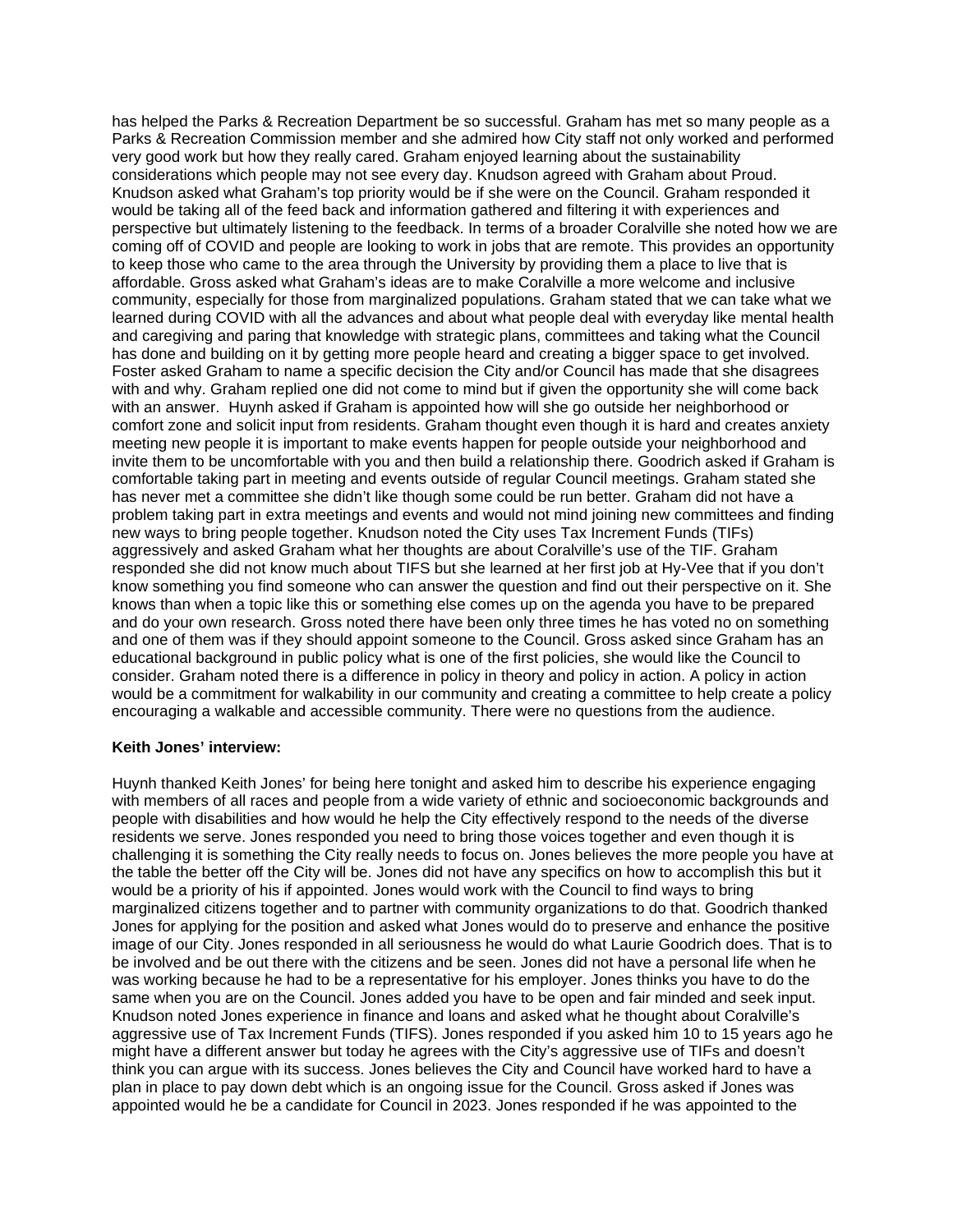Council that without a doubt, he would not run in 2023. Foster noted that one of the priorities of this Council is affordable housing. Foster asked how Jones will address the affordable housing issue in Coralville. Jones responded affordable housing is a challenging issue that Coralville has worked on for a number of years. One of the things that has been done is the revitalization of older homes which is a real plus and he thinks they should work on ways to expand that. Jones thinks there may be opportunities for some cooperative type efforts where there could be rental assistance and things of that nature. Jones stated it is a challenging issue and should really be a priority. Huynh asked Jones if there was one thing, he could change in our zoning code as a long-time resident what would it be and why. Jones responded one thing to change is get his glass recycled at curbside. Jones continued that he has a lot of respect for the City Council and is not really critical of what they have done. Jones has enjoyed living in this community for 47 years, raising his family and working here and he is not sure if there is anything he would change. Goodrich noted Jones has served on the Library Board of Trustees for many years and asked what his favorite thing is about serving on the Library Board. Jones responded his favorite thing is the Summer Reading Program, the children's programs and the outreach the Children's Librarians do. Knudson asked Jones how he would improve the recycling program other than adding curbside recycling of glass. Jones responded they should promote the recycling program more including with social media and explaining why recycling is important. Jones thinks recycling has come a long way but still has a long way to go and needs to be promoted. Gross asked Jones what new policies he would want the Council to consider. Jones thinks the Council needs to consider a way to increase citizen involvement and find a way to make that happen across the board for every citizen including the marginalized and others. Foster noted as a Councilperson you hear feedback from people who are upset with the decision you have made that requires some more explanation and navigating some intense feelings. Foster asked Jones if he has ever dealt with a person that was upset with you on an issue during your career and how did he navigate those type of conflicts Jones dealt with that many times working in the loan area and not being able to do what someone wanted. Jones stated all you can do is listen and try to explain how the decision was reached and if that person has any valid points you need to investigate them further. Jones added you the best way to handle this is to listen, explain the decision and stand by the decision. After Foster thanked Jones. Jones ended the interview by stating he was impressed with the number and quality of applicants. There were no questions from the audience.

## **Fay Vittetoe's interview:**

Goodrich asked how Fay Vittetoe would preserve and enhance Coralville's positive image. Vittetoe responded that she chose Coralville as a place to retire and has watched it grow and seen all the flood improvements it has made be completed. Vittetoe stated the Council already does a good job and she would work with the Council to continue what has already been done. Vittetoe noted the *Connection* is a good publication and as an elderly person she is glad it is still printed on paper. Knudson asked what Vittetoe thought of Coralville's recycling and composting program and how would she improve it. Vittetoe agreed with Jones that she would have curbside recycling for glass and if not possible at least have a local place to drop it off. Knudson noted the City just started collecting glass at the recycling drop off in Coralville. Vittetoe added when she moved to Coralville they participated in a program to help pay for 4 to 6 inches of compost being put on their lawn and she would like the City to expand on that program and make compost more usable for residents. Gross asked if appointed would Vittetoe be a candidate for Council in 2023. Vittetoe responded she will not run at this point but might be convinced to run. Vittetoe stated she likes to serve the community she is in. Foster asked what qualifies Vittetoe to be on the City Council. Vittetoe responded she served on the City Council in Brighton; on public and mental health advisory boards; on local, state and national veterinary organizations and she spent 34 years as a voluntary first responder. Gross asked what years Vittetoe was on the City Council. Vittetoe responded around 1977-78. Huynh asked what Vittetoe hoped to accomplish as a City Councilor serving out the rest of someone else's term. Vittetoe would look into what that person was trying to accomplish and listen to what the Council is trying to accomplish and then focus on what needs to be done. Vittetoe would like to take a serious look at the long-term community plan and prevent the destruction of anymore protected woodlands and protect our water quality. Goodrich asked what Vittetoe thinks the area on the southeast corner of Highway 6 and 1<sup>st</sup> Avenue near Walgreens. Vittetoe wasn't sure if that area is a residential area where they could add some affordable housing, since it is close to our transportation hub and wouldn't be too far from work. The City could attract some starting salary people and some of the people who work at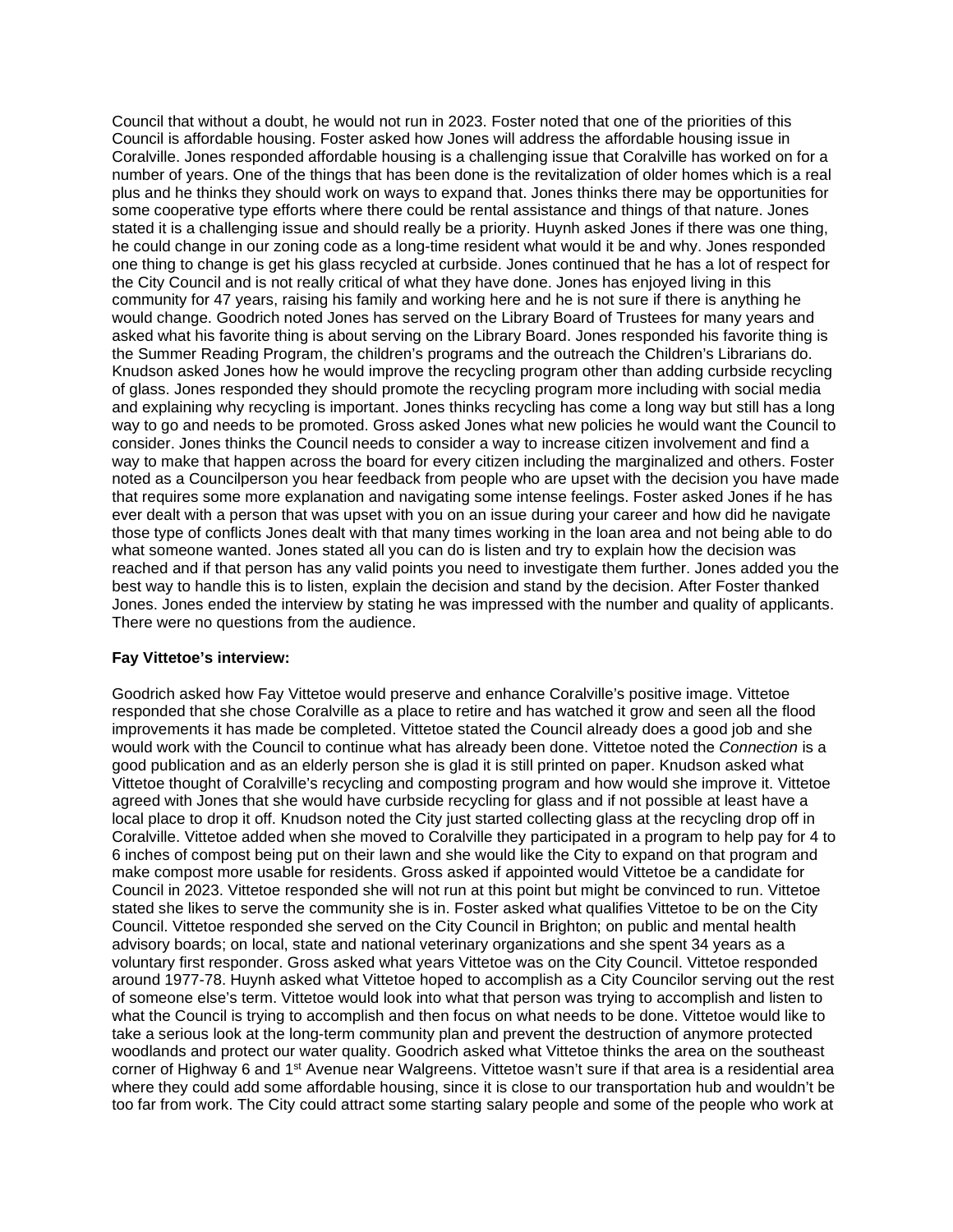the nearby University. Vittetoe isn't' sure what is possible. Huynh asked what Vittetoe thought were challenges for residents right now, specifically residents in need of resources. Vittetoe thought people needed more access to child care so they can get back to work and we need to learn how to care for our diverse community and matching them with existing resources. we need more public education and to match them with people who can mentor them. Foster asked about Vittetoe's experience with EMS, public and mental health advisory boards and some public safety and what policies and ideas she could bring to the table to help the Council address some of those issues. Vittetoe responded she participated in some countywide disaster drills, including some with mental health scenarios. She has ridden with patients to the University and they were able to form partnerships with the people who serve those with mental health issues. Gross asked what Vittetoe's ideas are to make Coralville a more welcome and inclusive community, especially for those from marginalized populations. Vittetoe responded inviting marginalized people to day camps, community events like the Fire Department's pancake breakfast and having neighborhood mentoring programs. Vittetoe thought bottom-up programs work best to make an inclusive community along with having open spaces that allow neighborhoods to gather together. Knudson asked what Vittetoe's biggest or favorite accomplishment was on the Brighton City Council. Vittetoe responded it was getting recognition for the need of an EMS Department; the importance of having rural access and recognizing they serve a larger area than just the City but they also serve those in rural communities. There were no questions from the audience.

Motion by Goodrich, seconded by Huynh to take a short break at 6:40 PM. Motion carried.

Huynh asked if they will interview the person scheduled for 6:00 PM. Gross thought they needed to know just for fairness. Foster responded that if they show up, they deserve to be interviewed and she will allow it. Huynh added they scheduled people for interviews up to 7:15 PM. Foster appreciated everyone's flexibility as they worked through the process and made adjustments.

Council reconvened at 6:55 PM.

## **Phoung Nguyen's interview:**

Knudson thanked Phuong Nguyen for applying. Knudson noted Nguyen's financial background and asked what he thought of Coralville's aggressive use of TIF's on about using them in the past, present and future. Nguyen responded he is impressed with the City's use of TIFs even though Coralville has the highest debt per capita in Iowa. Nguyen added Coralville has used TIF debt for good purposes and great developments as seen in the Iowa River Landing and Coral Ridge Mall. Gross asked if Nguyen is appointed to the Council will he be a candidate in the 2023 election. Nguyen responded yes. Foster asked Nguyen how he would address some of the systemic inequities that we see in our community. Nguyen saw housing affordability as an issue with many people not being able to buy a home and he thought Coralville is addressing the issue by supplying a lot of housing permits. Huynh asked Nguyen what he would change in the Zoning code and why. Nguyen thought the City should adopt form based zoning instead of traditional zoning. In form-based zoning you can have mixed bundles which lead to affordability because it allows high-rise buildings with a mix of commercial, office and residential uses. Nguyen added Iowa City is already using it. Goodrich asked if Nguyen is comfortable and able to participate if committee meetings and events that happen outside of times a regular Council Meeting takes place. Nguyen responded absolutely because he wants to serve Coralville and the community more. Knudson asked if Nguyen is appointed what would be his top priority. Nguyen started he wants to use debt for capital and lower the per capita debt because too much means later generations will end up paying for it. Gross asked what Nguyen would propose to reduce the per capita debt. Nguyen noted Coralville has a low tax rate compared to Iowa City and it is comparable to North Liberty but the debt is too high. Nguyen proposed either raising the tax rate to lower the debt or postponing more debt and making sure the existing debt is being put to good use. Nguyen noted new developments add new up keep costs so we need to balance those needs in the future. Foster noted the City has been discussing its role in providing social services to the community and asked Nguyen how he would address the City providing social services and providing them to residents who need them. Nguyen believes social services should be provided at the state and federal level and it is okay if the City provides social services but they should not be large enough to become an incentive to draw people in need from other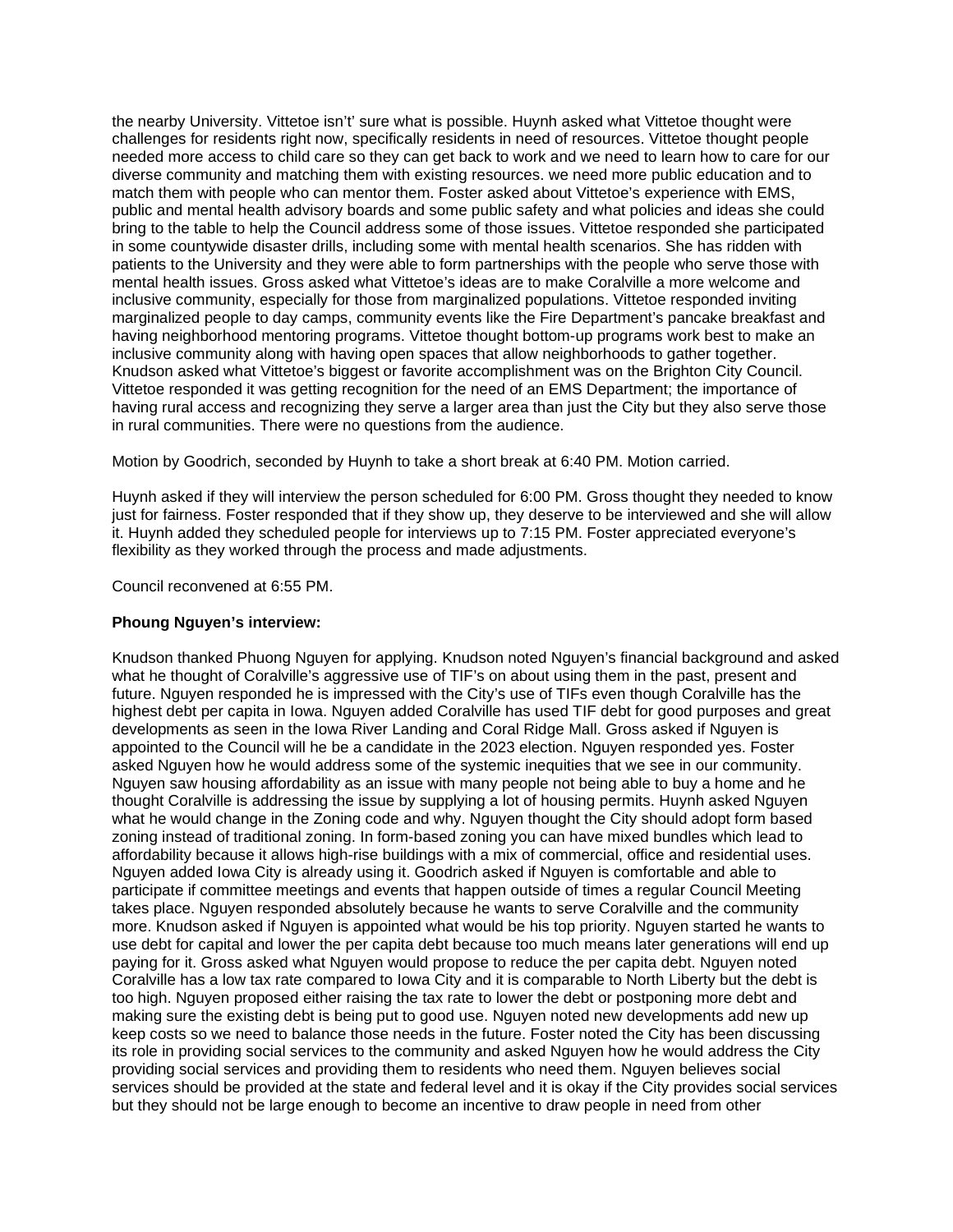communities. Nguyen suggested developing social services at the same rate as the surrounding communities so not just Coralville has great social services but the whole area has great social services. Huynh asked Nguyen what he sees as the Coralville's biggest challenges and what changes would he like to see in the next two years. Nguyen thinks the pandemic is still affecting resident's lives and now that federal assistance is gone the City needs to provide some support to those still having financial difficulties and help them find jobs. Nguyen isn't sure what big policy he would change. Goodrich asked how Nguyen would preserve and enhance Coralville's positive image. Nguyen thinks people believe Coralville uses TIFs too aggressively especially when they attract businesses away from neighboring cities. Nguyen noted how everyone was happy when the TIF district expired at Coral Ridge Mall and money was released to other taxing entities. Nguyen wants to change the perception to show Coralville now works collaboratively with other communities. Regional development is the key for future development. There were no questions from the audience.

Foster thanked everyone for taking the time to be here and speak with them tonight. Foster added we are fortunate to have so many people in the community who are willing to serve and no matter the outcome tonight she feels the City of Coralville will be in good hands

### **Discussion about applicants.**

Foster started by asking what are the Council's thoughts. Huynh noted a major criterion when they agreed to appoint someone to finish someone else's term is the appointed person not run for election at the end of that term. Huynh clarified it is fine if the person runs for election after 2023 just so they are skipping a cycle. Foster noted the Council cannot make not running in the next election a condition or requirement to be appointed but it can be an important consideration and it is especially important to Gross who said, "The advantage of incumbency should be given by the people in a special election and not by appointment." It was determined at previous meetings and a work session that the applicant not running in the next election will be an important consideration. Gross wanted all six applicants at tonight's meeting to know that he is emboldened by the service they have already given to the community and the future is bright no matter how this goes. Gross hopes all of them stay involved and he would have loved to have seen them compete in an election, have a forum and hear questions from the voters. Gross stated he would have a hard time supporting the appointment of someone who plans on running in the next election since he supported a special election in the first place and because the advantage of being an incumbent is real and he feels it is exasperated more in a local election. In Coralville only two incumbents have lost an election in the last 40 to 50 years. Foster agreed with Gross and acknowledged there is nothing they can do if the applicants want to run in the next election even if they stated tonight, they will not because it is a free country and it is their right. However, right now, it is going to factor in to who she chooses to appoint. Gross asked how the decision is getting made. Foster responded it will be similar to how they make decisions during the work session with an informal decision made tonight and officially appointing them with a majority formal vote at a regular Council Meeting. Tonight, they will narrow down the choice to two or three of the applicants and then work their way down to a consensus for one applicant to be appointed. They will vote for that applicant at the June  $14<sup>th</sup>$  regular council meeting. Goodrich was concerned about making running in the next election a criterion to appoint someone. Foster clarified it is fair to discuss each candidate and that is just a criterion she will weigh when she makes her choices. Goodrich feels each candidate has value they can bring to the Council for the next 18 months. Huynh noted if there had been a special election they might not have as diverse a pool of applicants as they have now, because running a campaign takes hard work, money and a lot of time and not everyone has the time or desire to seek public office. Huynh is grateful for the pool of applicants they have. Huynh noted this is essentially a job interview and they need to decide who is best for the job and what is our job as a Council. The applicant appointed to this vacancy will have to work with this Council. Foster agreed and every candidate interviewed tonight knows working on the Council is a collaborative effort and she heard a lot of good answers about empathy, listening, being neutral in some cases and how their job is to get and understand all sides of the issue and make decisions in collaboration with each other. Gross stated from what he heard tonight each candidate has something to bring to the table and he would have no problem with any of them being appointed but he has stated from the beginning what his stance is and he will not waiver from it. Knudson is happy to work with any of the applicants and is very happy with the pool to draw from because he was worried, they might not have any applicants. Knudson stated not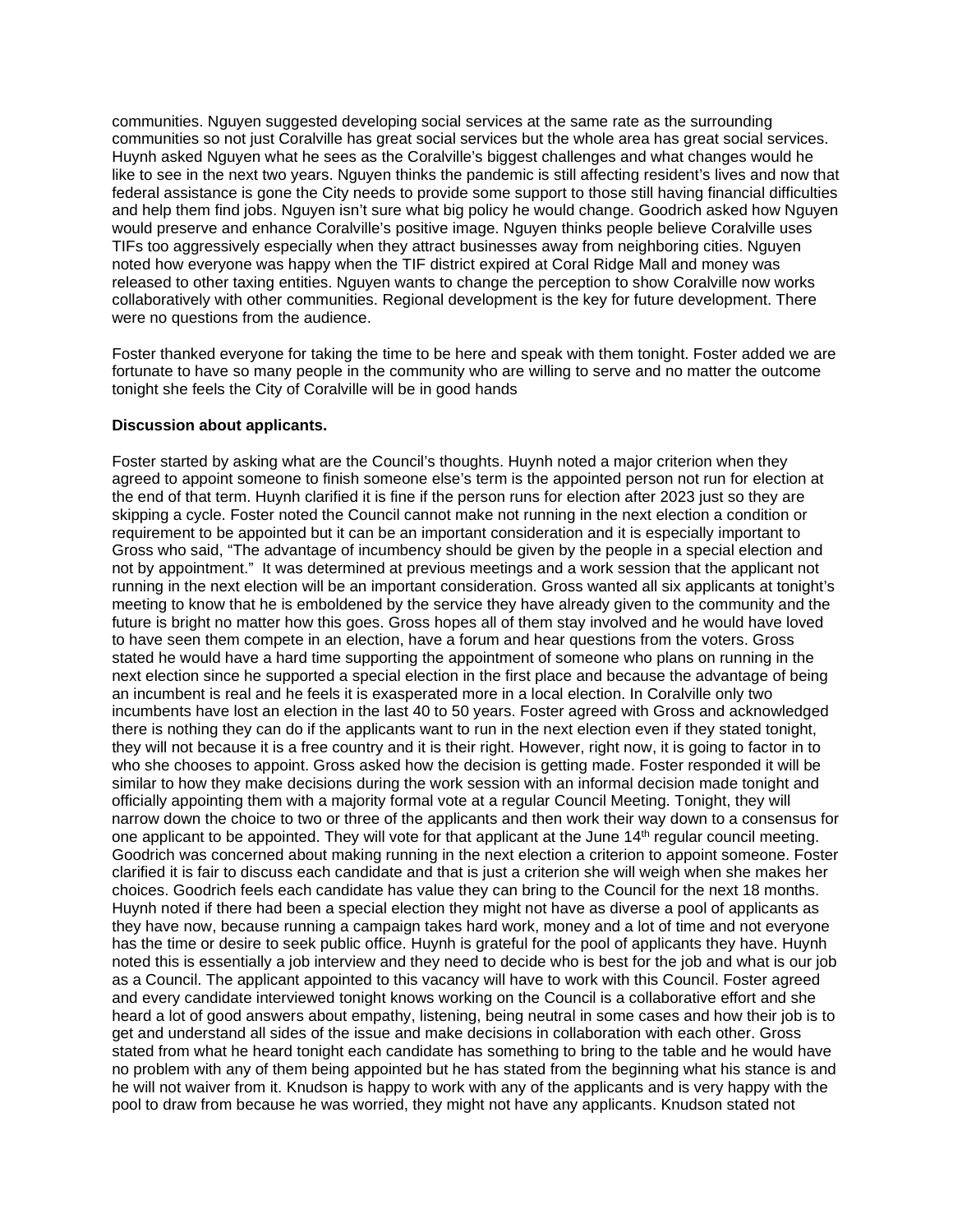running for election is not deal breaker for him like it is for Gross but it is a factor he will consider. Experience is a larger factor to him and one applicant stands out to him in that regard with their long-term commitment and volunteering in the community and that is Keith Jones. Jones has committed to not running next election as well even though he can change his mind on that. Gross clarified that not running is a principal of his that he is not willing to compromise on. Foster appreciated Chief Bedford's long service to the community and she enjoyed hearing him talk about listening and empathy which is something she values in leadership. Foster has had a lot of experience working with Jones and he is very soft spoken and humble about the impact he has had on this community which you can see on his application. Foster appreciated how Jones explicitly explained in his application that he has always been interested but was concerned about there being a conflict of interest with his career that he had for many years. Jones not acting on his desire to serve because of the conflict of interest speaks a lot for Jones' character. Foster was impressed with all of the candidates but the third one who stood out to her is Fay Vittetoe because of her vast municipal experience and she loved hearing the answer about the connection between public safety and mental health issues. Foster also appreciated Vittetoe's commitment to sustainability issues which is important to Knudson as well. Foster loved Phuong Nguyen's expertise on TIFs and zoning which would be a huge asset. Foster appreciated Mackensie Graham's enthusiasm and energy and Eric Gissendanner's energy and enthusiasm as well as his discussion on the role of social media and how important communication is in connecting with citizens. Foster ended with everyone is very impressive but not running for election is very important to her and that is why Jones and Vittetoe are her top two candidates. Goodrich emphasized Jones and Vittetoe were the only two applicants who said they will not run for Council in 2023. Foster stated that was not the only factor but it is a heavy factor for her. Foster added the experience and dedication to community that Jones and Vittetoe are also a factor in her decision. Gross noted that incumbency is an important issue just for him and he explained he tried to persuade everyone to have a special election last meeting and failed. Gross noted Bedford has had an amazing career serving the community and what he can still do for the community is amazing. Gross stated one issue the City has had is reaching people and Gissendanner's expertise in communication would be invaluable. Gross noted he like Graham ran on being the demographic age too the first time when he was in an election, because we need representation from all facets of the community. Gross noted Graham's public service knowledge; Nguyen's expertise; Jones' history with the bank and humanitarian efforts and Vittetoe's 70 years of experience because this is a retirement destination. Gross thought between Jones and Vittetoe that Jones' experience and knowledge of Coralville gives him a smaller learning curve than Vittetoe. Goodrich noted Jones experience on the Library Board of Trustees, Coralville Public Library Foundation and the Coralville Community Food Pantry are also connected with the City of Coralville. Knudson thought that is three votes for Jones. Huynh stated this is a really hard choice and each candidate would bring valuable contributions to the Council as a whole. Huynh thinks what the Council needs right now moving forward for the next 18 months when this term is finished, is someone who has served the community for a long time. Huynh heavily weighed if the person will run in the next election and noted that they can skip the next election and run in the next round. Huynh thinks all the candidates have enthusiasm but she thinks the experience Jones and Vittetoe have will fit best with this Council and the fact they have more time is important because she knows how much work it takes being on the Council. Foster agrees that Jones and Vittetoe stand out even without them not running for the next election because of their experience and service.

Foster stated she is hearing a consensus for Jones to be appointed and all the Council Members verbally agreed. Goodrich stated they have heard some great ideas, thoughts and initiatives tonight and she encouraged the applicants to look into applying for openings on City boards and commissions or to prepare to run for Council in the next election. Knudson confirmed the person who runs and wins this seat they will appoint someone to will begin their term in November 2023 after the votes from the election are canvassed instead of waiting until January to start the term. City Administrator Kelly Hayworth explained the intent is to have the vote on whether to appoint Keith Jones to the Council as the first item on the June 14, 2022 agenda and the second item is to swear Jones in as a Councilmember. Then Jones can participate in the rest of the meeting as a Council Member, Jones will serve as a Councilmember until November of 2023.